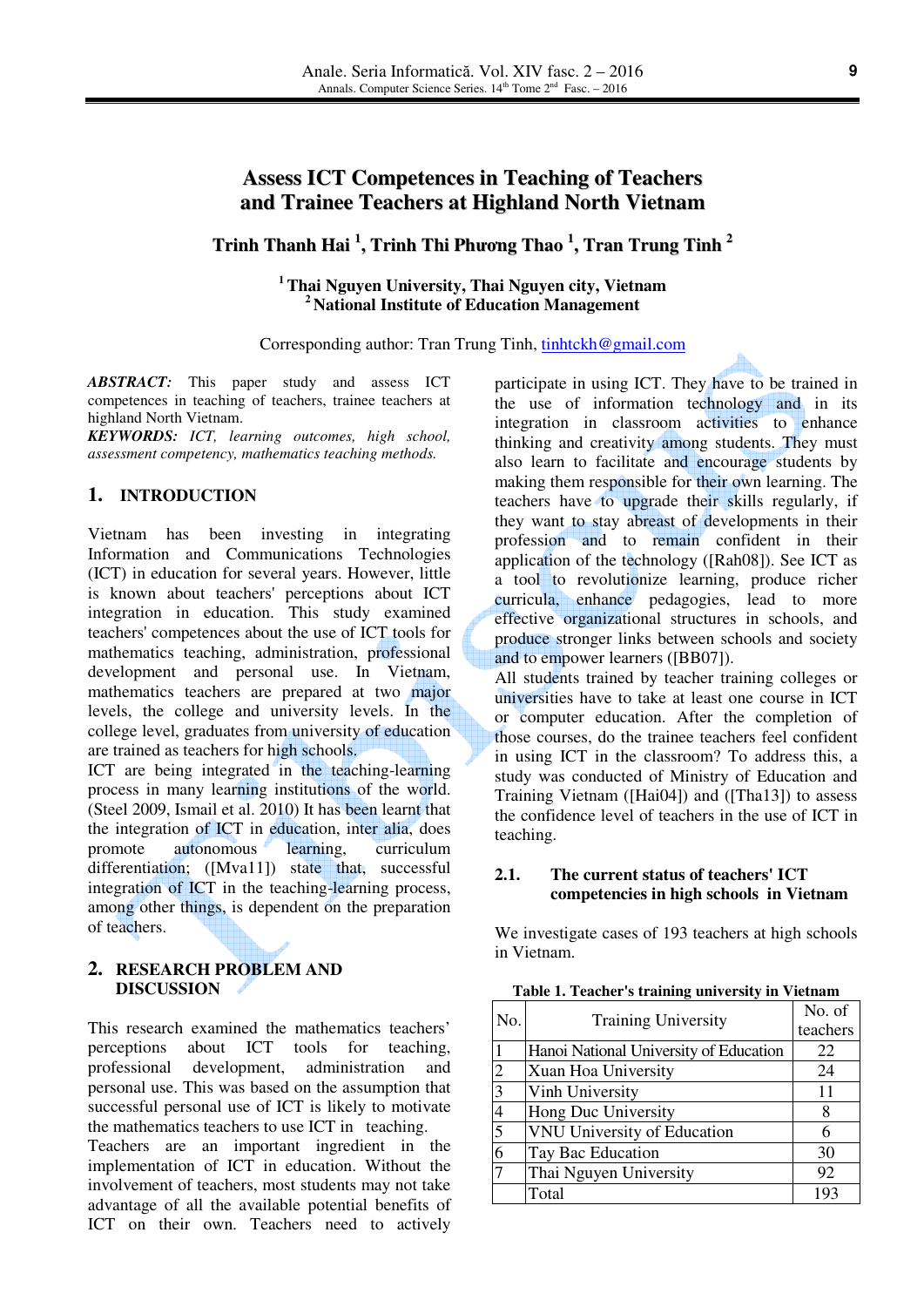To improve teaching and learning strategies for teachers, building programs for developing teaching competence must focused on enhancing teachers' to use ICT as a tool. Teacher education is perceived as the critical factor for success in integrating ICT in education ([DS98]). ([AA08]) identify three strategies for an efficient teacher training: to describe digital competence as an important goal/measure; to include it in whole school development; to provide experience of blended professional learning for teachers.

The results of a national survey in Vietnam's pedagogical universities which teach Informatics showed that it consists of some main sections 1) General Informatics, 2) Computer programming language, 3) high-level computer programming language,... students had been being trained to use the Internet, Microsoft Word, Microsoft PowerPoint, Violet software, Lecture Maker software,... at universities.

**Table 2. Forms of competences training via using ICT in teaching** 

| No. | Forms of competences<br>training |    | Total Percentage |
|-----|----------------------------------|----|------------------|
|     | Studying at the university of    | 54 | 27.98            |
|     | education                        |    |                  |
|     | Regularly training courses       | 61 | 31.60            |
|     | for teachers                     |    |                  |
|     | Self study via documents,        | 78 | 40.42            |
|     | internet, peers                  |    |                  |

## **2.2. Current status for using ICT in teaching**

We investigated 194 mathematics teachers at high schools in some provinces (Thanh Hoa, Thai Nguyen, Bac Giang, Hoa Binh, Lao Cai, Lang Son, Cao Bang, Bac Kan, Ha Giang) in Vietnam. We get following results

- Forms of teaching via using ICT (Table 3).

- Forms of using software in teaching (Table 4).

- Forms of using internet in teaching (Table 5).

- Causes that affect the application of ICT in teaching (Table 6).

| No. | Forms of teaching            | Number<br>of users | Percentage |
|-----|------------------------------|--------------------|------------|
|     | Design lesson plans using    | 162                | 83.94      |
|     | Microsoft Word               |                    |            |
| 2   | Design lesson plans using    | 51                 | 26.42      |
|     | Powerpoint                   |                    |            |
|     | Design lesson plans and      | 35                 | 18.13      |
|     | questionnaires using Violet. |                    |            |
| 4   | Using certain software       | 57                 | 29.53      |
|     | for subjects                 |                    |            |
| 5   | Using online teaching        | 8                  | 4.16       |
|     | software                     |                    |            |

#### **Table 4. Forms of using software in teaching**

| No.            | Forms                     | Number<br>of users | Percentage |
|----------------|---------------------------|--------------------|------------|
|                | Using slideshows in class | 96                 | 49.74      |
| $\overline{2}$ | Help students solve       | 23                 | 11.90      |
|                | problems                  |                    |            |
| $\overline{3}$ | Questionnaires            | 41                 | 21.20      |
|                | Haven't use teaching      | 62                 | 32.12      |
|                | software                  |                    |            |

#### **Table 5. Forms of using internet in teaching**

| No.          | Forms                         | Number<br>of users | Percentage |
|--------------|-------------------------------|--------------------|------------|
| $\mathbf{1}$ | Finding information           | 121                | 62.70      |
|              | about general education       |                    |            |
| 2            | Referee lesson plans on       | 84                 | 43.50      |
|              | internet                      |                    |            |
| 3            | <b>Extracting information</b> | 35                 | 18.13      |
|              | from Internet for teaching    |                    |            |
|              | session                       |                    |            |
| 4            | Sharing lesson plans          | 18                 | 9.32       |
| 5            | Finding suitable software     | 57                 | 29.53      |
| 6            | Using Internet in             | 8                  | 4.15       |
|              | classroom                     |                    |            |
|              | Designing websites to         | 12                 | 6.22       |
|              | communicate with pupils.      |                    |            |

**Table 6. Causes that affect the application of ICT in teaching** 

| No.            | Causes                     | Total | Percentage |
|----------------|----------------------------|-------|------------|
|                | Abilities to apply ICT are | 92    | 47.67      |
|                | weak                       |       |            |
| $\overline{2}$ | Lack of encouragement      | 23    | 11.90      |
|                | from school                |       |            |
| 3              | Designing lesson plans is  | 46    | 23.83      |
|                | time consuming             |       |            |
| $\overline{A}$ | Unable to find suitable    | 31    | 10.06      |
|                | software                   |       |            |
|                | Don't have efficient       | 87    | 45.08      |
|                | teaching methods using ICT |       |            |

#### *Remarks:*

ICTs are seen as tools to help teachers create more 'learner-centric' learning environments.

In Vietnam, research consensus holds that the most effective uses of ICT are those in which the teacher, aided by ICTs, can challenge pupils' understanding and thinking, either through whole-class discussions and individual/small group work using ICTs. ICTs are seen as important tools to enable and support the move from traditional 'teacher-centric' teaching styles to more 'learner-centric' methods.

However, very few teachers typically have a comprehensive knowledge of the wide range of ICT tools and resources. This suggests that teacher inexperience and skill deficiencies may often be an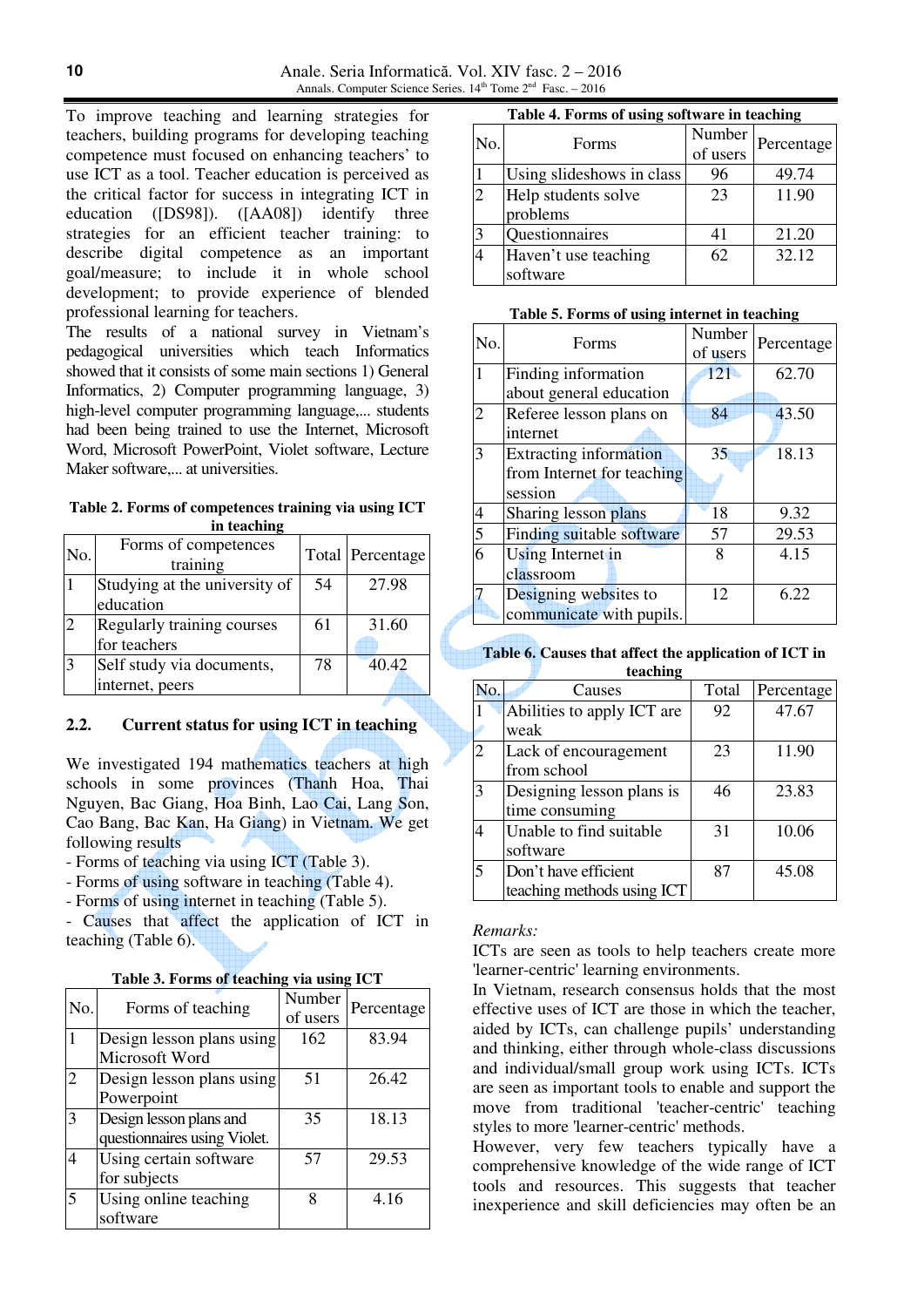important factor inhibiting the effectiveness of ICT use in education by students.

# **2.3. Assess teachers' ICT competencies in teaching**

# *2.3.1. ICT competencies in teaching*

According to circular 03/2014/TT-BTTTT, March 11, 2014 of Ministry of Information and Communications of Vietnam, "Skill Standards for Information Technology" includes: understanding ICT; using computers; documents processing; using spreadsheets;…

We suggest that teachers need following core ICT competencies:

1. Designing lesson plans using ICT: using computer; extracting information from Internet; designing slideshows,...

2. Using ICT in class to: expressing ideas; choosing appropriate topics; choosing and using software, resources;...

3. Using ICT in assessment: managing classroom activities; assessing, examining...

# *2.3.2. ICT competencies assessment in teaching*

We are living in a constantly evolving digital world. ICT has an impact on nearly every aspect of our lives - from working to socializing, learning to playing. The digital age has transformed the way young people communicate, network, seek help, access information and learn. We must recognize that young people are now an online population and access is through a variety of means such as computers, TV and mobile phones. Many teachers use ICT to support traditional learning methods. ICT allow for a higher quality lessons through collaboration with teachers in planning and preparing resources ([\*\*\*02]); ICT encourage independent and active learning, and students' responsibility for their own learning ([Pas99]) ICT proves that students who used educational technology felt more successful in school they are more motivated to learn more and have increased self- confidence and self-learning.

In order to assess ICT competencies in teaching, we suggest the following steps:

*Step 1.* Specify competences to be assessed, for example: basic knowledge; teaching skills; using ICT in specific teaching situations. Furthermore, we need to consider learning attitudes and self-learning ability.

*Step 2.* Design lesson plans, exams in which teachers and students express their competencies by reports, works, attitudes... So that they can prove their skills and knowledge in learning and teaching.

*Step 3.* Assessment works best when its purpose is clear, and when it is carefully designed to fit that purpose. Dr. Lorna Earl and Dr. Steven Katz  $(E+06)$  state that assessment for learning is designed to give teachers information to modify and differentiate teaching and learning activities. It acknowledges that individual students learn in idiosyncratic ways, but it also recognizes that there are predictable patterns and pathways that many students follow. It requires careful design on the part of teachers so that they use the resulting information to determine not only what students know, but also to gain insights into how, when, and whether students apply what they know. Teachers can also use this information to streamline and target instruction and resources, and to provide feedback to students to help them advance their learning.

*Step 4.* Saving assessment results (in summary). These results provide students and their parents or guardians with accurate competence descriptive feedback to further their learning. It also help teachers adjusting, developing students' ICT competences.

# • *Last year students' ICT competence assessment results (before internship)*

We built some tools to assess ICT competences of 4th year students in Vietnam. For example, to choose appropriate teaching resources, we propose 4 levels:

Level 0: Students have no concept of appropriate resources, unable to use well.

Level 1 (Identification): Students be able to identify resources, have certain criteria on resources (such as accurate, visual, simulation,…)

Level 2 (Choosing resources): students be able to choose appropriate resources using ICTs.

Level 3 (Apply effectively): Students be able to choose effective resources for lesson plans, such as multimedia resources, additional e-books, new ideas for lesson plans,...

We conducted an experiment at an university of education in Thainguyen (there are 63.5% students living in northern highland of Vietnam, many are of the local ethnic groups). The year 2012-2013 (Courses 45): We assessed 64 students. The year 2013-2014 (Courses 46): We assessed 96 students. The year 2014-2015 (Courses 47): We assessed 22 students.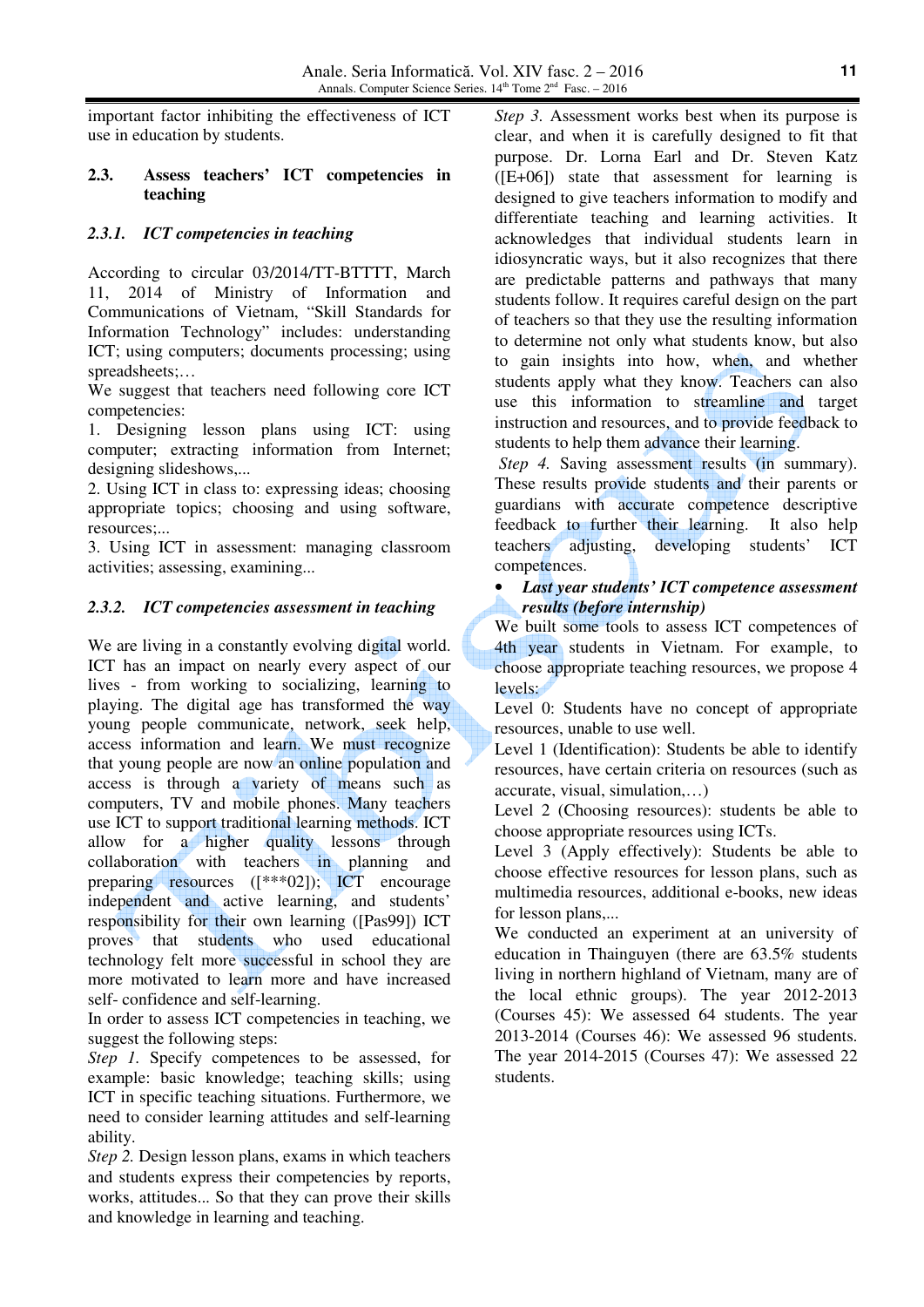| Taste resourcires competence to enossing appropriate resources for resson plans |    |    |                   |          |   |        |                    |        |   |    |                   |    |          |   |                  |    |
|---------------------------------------------------------------------------------|----|----|-------------------|----------|---|--------|--------------------|--------|---|----|-------------------|----|----------|---|------------------|----|
|                                                                                 |    |    | End of Chapter II |          |   |        | End of Chapter III |        |   |    | End of Chapter IV |    |          |   | End of Chapter V |    |
| Year                                                                            |    |    | (5th week)        |          |   |        | (8th week)         |        |   |    | (11th week)       |    |          |   | (14th week)      |    |
|                                                                                 |    |    | levels            |          |   | Levels |                    | levels |   |    | levels            |    |          |   |                  |    |
|                                                                                 | 0  |    |                   | 3        | 0 |        |                    | 3      | 0 |    |                   |    | $\theta$ |   |                  | 3  |
| 2012-2013<br>$(64$ students)                                                    | 12 | 48 | 4                 | $\Omega$ |   | 31     | 23                 | 5      |   | 13 | 37                | 14 | $\theta$ | 4 | 37               | 23 |
| 2013-2014<br>(96 students)                                                      | 36 | 42 | 18                | $\Omega$ |   | 27     | 42                 | 16     | 4 | 12 | 51                | 29 |          |   | 57               | 35 |
| 2014-2015<br>(22 students)                                                      | 4  | 17 |                   | $\Omega$ |   | 6      | 12                 |        |   | 4  | 10                |    | $\Omega$ |   | 14               | 6  |

#### **Table 7. Student's competence to choosing appropriate resources for lesson plans**

#### **Table 8. Student's competence to using supporting software**

|                 |    |    | End of Chapter II |                | End of Chapter III |                |            |                | End of Chapter V |    |    |    |
|-----------------|----|----|-------------------|----------------|--------------------|----------------|------------|----------------|------------------|----|----|----|
| Year            |    |    | (5th week)        |                |                    |                | (8th week) |                | (14th week)      |    |    |    |
|                 |    |    | Levels            |                | levels             |                |            |                | levels           |    |    |    |
|                 | 0  |    | 2                 | 3              | 0                  |                | 2          | 3              | 0                |    |    |    |
| 2012-2013       | 27 | 30 | 7                 | $\theta$       | 9                  | 29             | 17         | 9              | 0                | 6  | 37 | 21 |
| $(64$ students) |    |    |                   |                |                    |                |            |                |                  |    |    |    |
| 2013-2014       | 31 | 47 | 16                | $\overline{2}$ | 11                 | 36             | 35         | 14             | $\overline{2}$   | 14 | 48 | 32 |
| (96 students)   |    |    |                   |                |                    |                |            |                |                  |    |    |    |
| 2014-2015       | 7  | 13 | $\overline{2}$    | $\theta$       | 2                  | 7 <sup>h</sup> | 9          | $\overline{4}$ | 0                |    | 12 |    |
| (22 students)   |    |    |                   |                |                    |                |            |                |                  |    |    |    |

# *Remarks for Table 7:*

If outcome standard is level 2 then there are 94.5% of students satisfied; If outcome standards is level 3, their are 35.1.5%.

#### *Remarks for Table 8:*

If outcome standard is level 2 then there are  $85.1\%$ of students satisfied. If outcome standard is level 3, there are 31.8%.

# • *Teachers' ICT competence assessment results*

*We specified some criteria and proposed these following levels:*

Level 0: Unable to design lesson plans using ICT. Level 1 (Low level): Able to design lesson plans using ICT but not very effective.

Level 2 (Middle level): Able to design lesson plans using ICT but mostly using simple applications (Microsoft Office) for show.

Level 3 (High level): Able to design lesson plans using ICT effectively. Mostly teachers use ICT in class.

Level 4 (Expert level): Able to design very effective lesson plans using ICT in which, inspired pupils joining class activities to discover knowledge and master skills...

We conducted a survey which involve interviewing 261 mathematical teachers, in which 193 from 6 northern provinces in Vietnam and 68 masters (courses 17, 18, 20, 21, 22) in University of Education, Thai Nguyen. We get the results in Table 9.

|  |  | <b>Table 9. Survey results</b> |  |
|--|--|--------------------------------|--|
|--|--|--------------------------------|--|

| Levels  | Quantity | Percentages |
|---------|----------|-------------|
| Level 0 | 39       | 14.94       |
| Level 1 | 71       | 27.20       |
| Level 2 | 68       | 26.05       |
| Level 3 | 51       | 19.54       |
| Level 4 | 32       | 12.26       |

#### *Remarks:*

There are 14.94% do not meet requirement, mostly elderly teachers and/or teaching in poor areas. 57.85% meet the standard (level 2 above), mostly in cities and developed regions.

# **3. CONCLUSIONS**

As technology becomes more and more embedded in our culture, we must provide our students with relevant and contemporary experiences that allow them to successfully engage with technology and prepare them for teaching after school.

It is widely recognized that students are motivated and purposefully engaged in the learning process when concepts and skills are underpinned with ICT pedagogy.

(1). There are many teachers at northern highland of Vietnam are at low levels.

(2). We need to build and implementing frameworks of future teachers ICT competences.